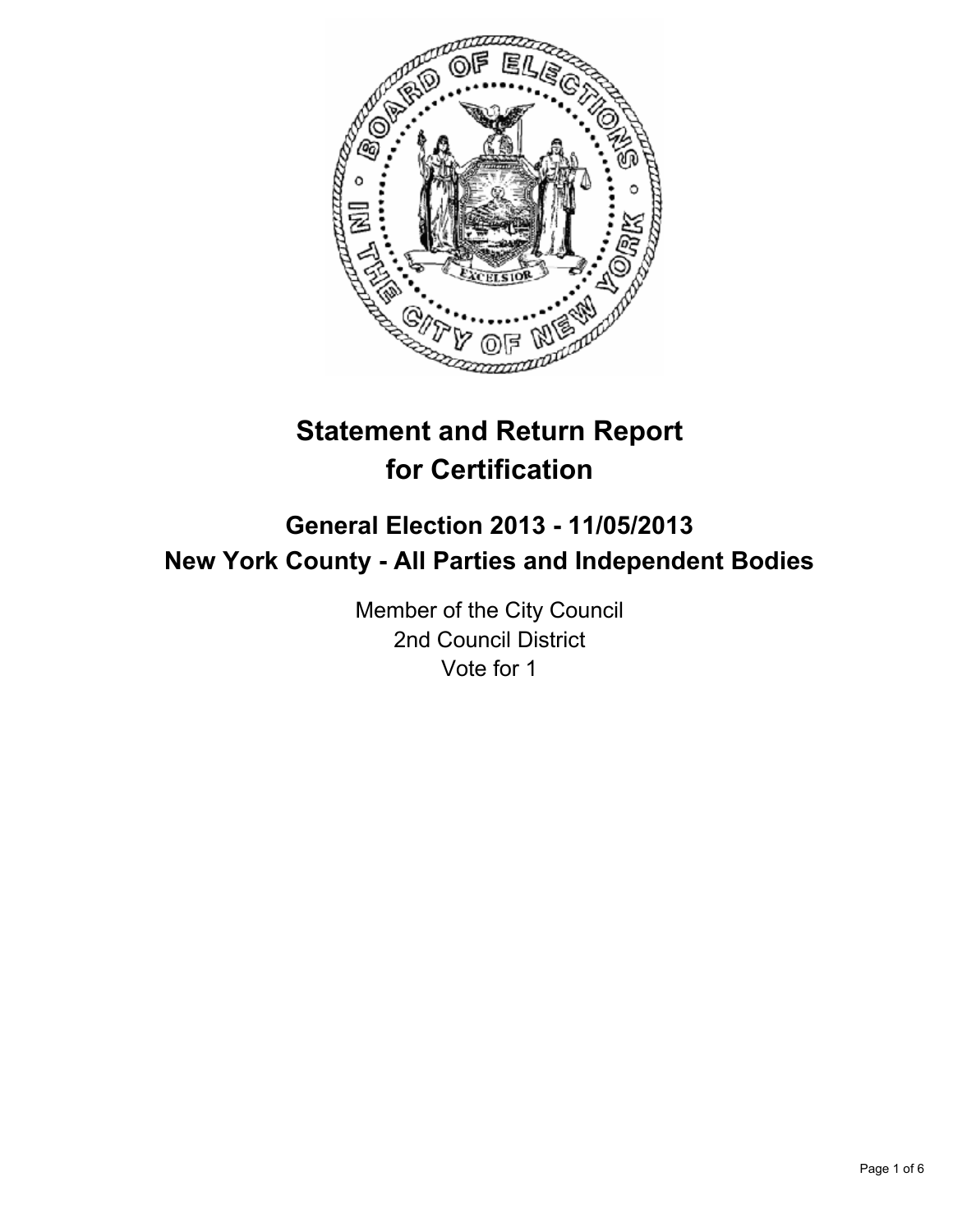

#### **Assembly District 65**

| PUBLIC COUNTER                                           | 2,347          |
|----------------------------------------------------------|----------------|
| <b>EMERGENCY</b>                                         | $\mathbf{0}$   |
| ABSENTEE/MILITARY                                        | 35             |
| <b>FEDERAL</b>                                           | $\Omega$       |
| <b>SPECIAL PRESIDENTIAL</b>                              | 0              |
| <b>AFFIDAVIT</b>                                         | 23             |
| <b>Total Ballots</b>                                     | 2,405          |
| Less - Inapplicable Federal/Special Presidential Ballots | 0              |
| <b>Total Applicable Ballots</b>                          | 2,405          |
| ROSIE MENDEZ (DEMOCRATIC)                                | 1,723          |
| ROSIE MENDEZ (WORKING FAMILIES)                          | 138            |
| MILES BUDDE (GREEN)                                      | 110            |
| FELIX FUSCO (WRITE-IN)                                   | 1              |
| JENIFER RAJKUMAR (WRITE-IN)                              | 1              |
| SONIA LESCZYNKI (WRITE-IN)                               | $\overline{2}$ |
| UNATTRIBUTABLE WRITE-IN (WRITE-IN)                       | 5              |
| VICTORIA ASHNESS (WRITE-IN)                              | 1              |
| <b>Total Votes</b>                                       | 1,981          |
| Unrecorded                                               | 424            |

#### **Assembly District 66**

| <b>PUBLIC COUNTER</b>                                    | 5,777          |
|----------------------------------------------------------|----------------|
| <b>EMERGENCY</b>                                         | 0              |
| ABSENTEE/MILITARY                                        | 133            |
| <b>FEDERAL</b>                                           | 0              |
| <b>SPECIAL PRESIDENTIAL</b>                              | $\Omega$       |
| <b>AFFIDAVIT</b>                                         | 65             |
| <b>Total Ballots</b>                                     | 5,975          |
| Less - Inapplicable Federal/Special Presidential Ballots | 0              |
| <b>Total Applicable Ballots</b>                          | 5,975          |
| ROSIE MENDEZ (DEMOCRATIC)                                | 4,328          |
| ROSIE MENDEZ (WORKING FAMILIES)                          | 419            |
| MILES BUDDE (GREEN)                                      | 355            |
| ANDEW KRUCOFF (WRITE-IN)                                 | 1              |
| CHAIN LAM (WRITE-IN)                                     | 1              |
| D PETRILLO (WRITE-IN)                                    | 1              |
| DANIEL R. GARODUCK (WRITE-IN)                            | 1              |
| ERIK BOROTTCHER (WRITE-IN)                               | 1              |
| HOWARD HEMSLEY (WRITE-IN)                                | 1              |
| LAUREANO BATISTA (WRITE-IN)                              | $\overline{2}$ |
| SARAH PALIN (WRITE-IN)                                   | 1              |
| UNATTRIBUTABLE WRITE-IN (WRITE-IN)                       | 3              |
| <b>Total Votes</b>                                       | 5,114          |
| Unrecorded                                               | 861            |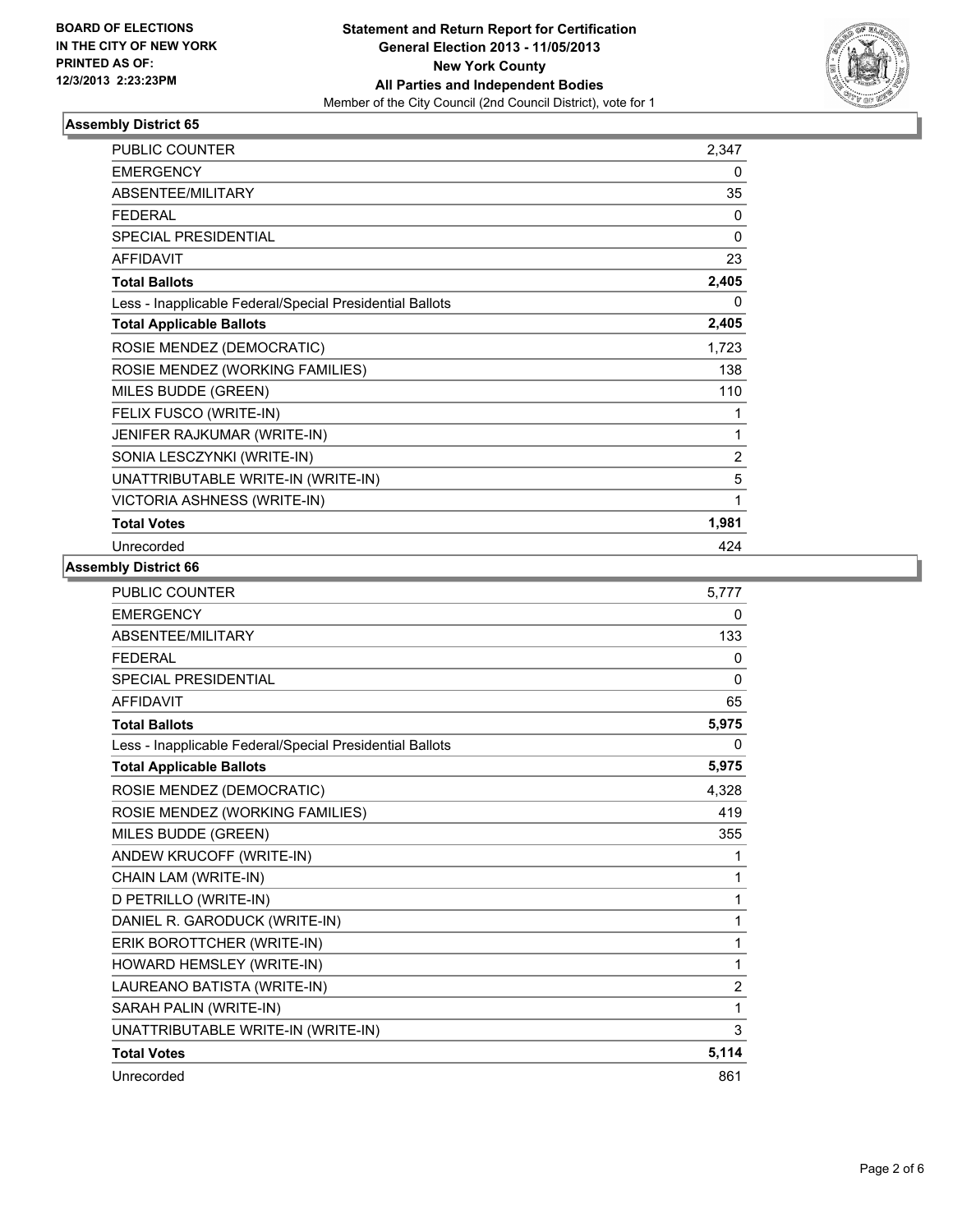

#### **Assembly District 73**

| <b>PUBLIC COUNTER</b>                                    | 630          |
|----------------------------------------------------------|--------------|
| <b>EMERGENCY</b>                                         | 0            |
| ABSENTEE/MILITARY                                        | 24           |
| <b>FEDERAL</b>                                           | 0            |
| <b>SPECIAL PRESIDENTIAL</b>                              | 0            |
| <b>AFFIDAVIT</b>                                         | 7            |
| <b>Total Ballots</b>                                     | 661          |
| Less - Inapplicable Federal/Special Presidential Ballots | 0            |
| <b>Total Applicable Ballots</b>                          | 661          |
| ROSIE MENDEZ (DEMOCRATIC)                                | 424          |
| ROSIE MENDEZ (WORKING FAMILIES)                          | 21           |
| MILES BUDDE (GREEN)                                      | 43           |
| KENNETH R. REYES (WRITE-IN)                              | 1            |
| RON DICKERMAN (WRITE-IN)                                 | $\mathbf{1}$ |
| <b>Total Votes</b>                                       | 490          |
| Unrecorded                                               | 171          |

#### **Assembly District 74**

| PUBLIC COUNTER                                           | 13,623   |
|----------------------------------------------------------|----------|
| <b>EMERGENCY</b>                                         | 429      |
| ABSENTEE/MILITARY                                        | 382      |
| <b>FEDERAL</b>                                           | 0        |
| SPECIAL PRESIDENTIAL                                     | $\Omega$ |
| <b>AFFIDAVIT</b>                                         | 132      |
| <b>Total Ballots</b>                                     | 14,566   |
| Less - Inapplicable Federal/Special Presidential Ballots | 0        |
| <b>Total Applicable Ballots</b>                          | 14,566   |
| ROSIE MENDEZ (DEMOCRATIC)                                | 10,562   |
| ROSIE MENDEZ (WORKING FAMILIES)                          | 804      |
| MILES BUDDE (GREEN)                                      | 809      |
| CAROLINA LEON SAAVEDRA (WRITE-IN)                        | 1        |
| CAROLYN CONORSOY (WRITE-IN)                              | 1        |
| CHRITPH CAIG (WRITE-IN)                                  | 1        |
| CLAUDE WINFEILD (WRITE-IN)                               | 1        |
| EDDIE DAUGNAS (WRITE-IN)                                 | 1        |
| <b>GEORGE WINSTON (WRITE-IN)</b>                         | 1        |
| HELENE JANE (WRITE-IN)                                   | 2        |
| JAMES BORDELL II (WRITE-IN)                              | 1        |
| LG SCHWART (WRITE-IN)                                    | 1        |
| MIKE BRESLIN (WRITE-IN)                                  | 1        |
| REV DELRIO (WRITE-IN)                                    | 1        |
| UNATTRIBUTABLE WRITE-IN (WRITE-IN)                       | 18       |
| VICK DELRIO (WRITE-IN)                                   | 1        |
| ZONNIE HUEMLUN (WRITE-IN)                                | 1        |
| <b>Total Votes</b>                                       | 12,207   |
| Unrecorded                                               | 2,359    |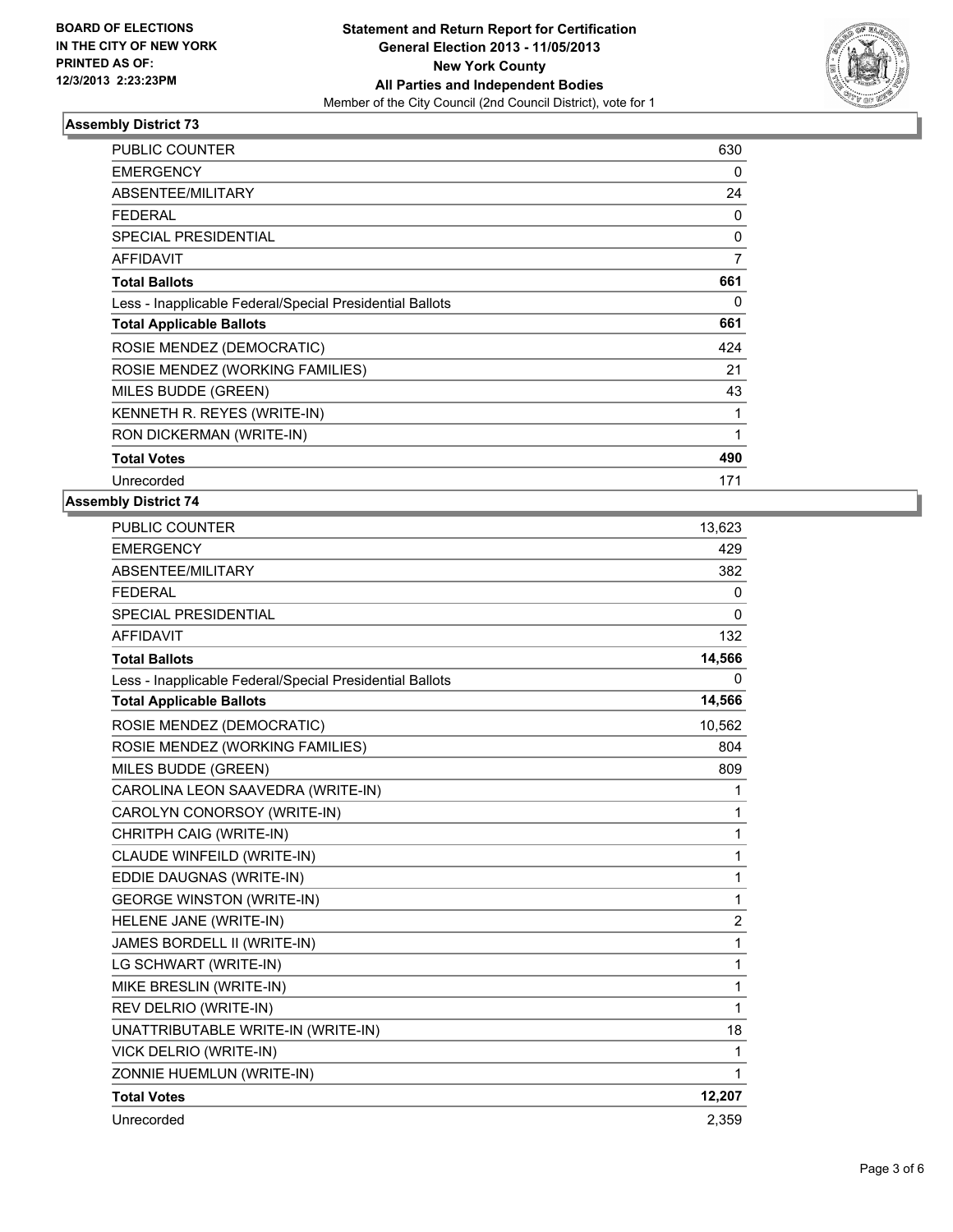

#### **Assembly District 75**

| <b>PUBLIC COUNTER</b>                                    | 2,609    |
|----------------------------------------------------------|----------|
| <b>EMERGENCY</b>                                         | 0        |
| <b>ABSENTEE/MILITARY</b>                                 | 75       |
| <b>FEDERAL</b>                                           | 0        |
| SPECIAL PRESIDENTIAL                                     | $\Omega$ |
| <b>AFFIDAVIT</b>                                         | 36       |
| <b>Total Ballots</b>                                     | 2,720    |
| Less - Inapplicable Federal/Special Presidential Ballots | 0        |
| <b>Total Applicable Ballots</b>                          | 2,720    |
| ROSIE MENDEZ (DEMOCRATIC)                                | 1,891    |
| ROSIE MENDEZ (WORKING FAMILIES)                          | 109      |
| MILES BUDDE (GREEN)                                      | 173      |
| CHARLES HOEFLING (WRITE-IN)                              |          |
| JADA WASHINGTON (WRITE-IN)                               | 1        |
| RON PAUL (WRITE-IN)                                      | 1        |
| <b>Total Votes</b>                                       | 2,176    |
| Unrecorded                                               | 544      |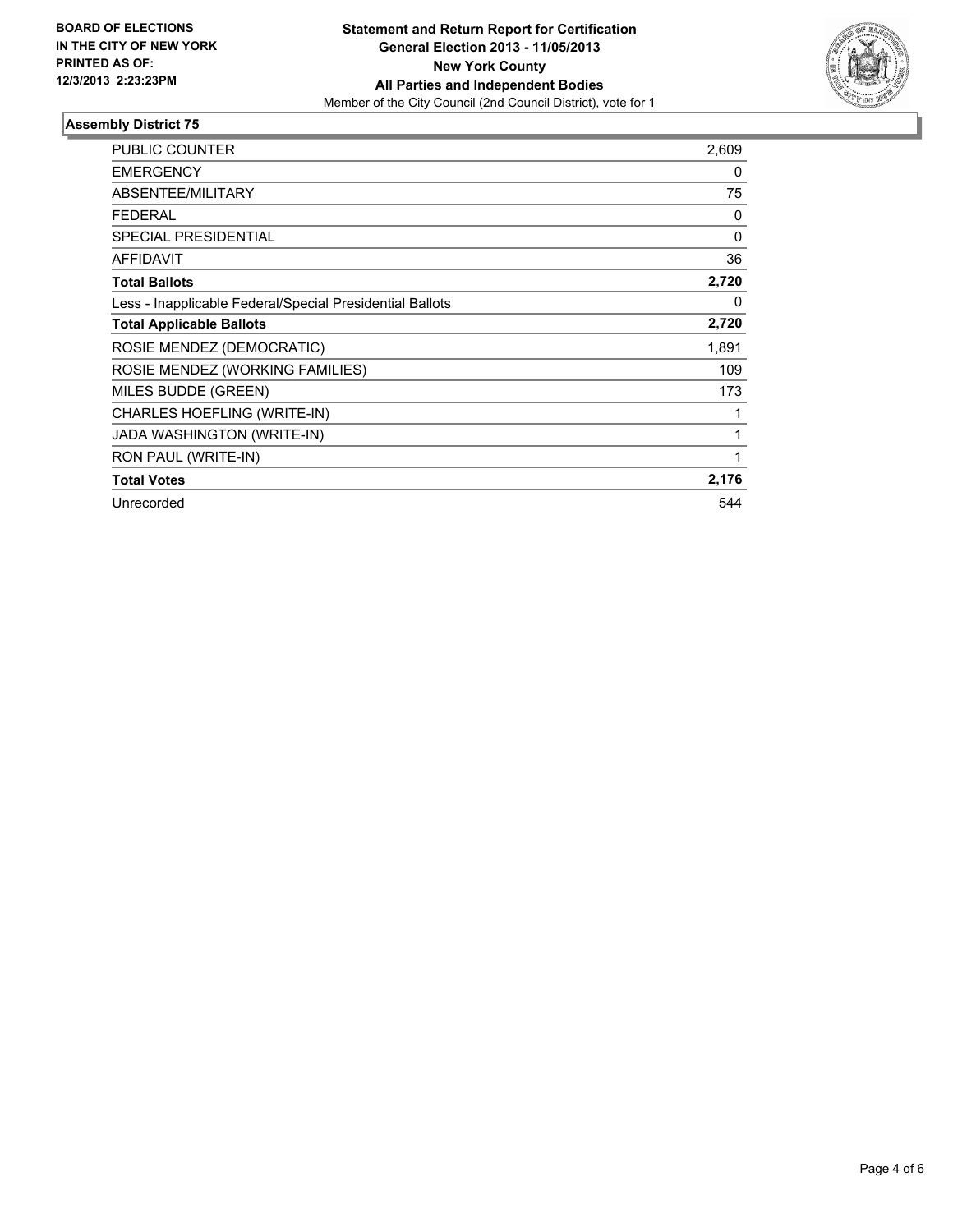

#### **Total for Member of the City Council (2nd Council District) - New York County**

| PUBLIC COUNTER                                           | 24,986         |
|----------------------------------------------------------|----------------|
| <b>EMERGENCY</b>                                         | 429            |
| ABSENTEE/MILITARY                                        | 649            |
| <b>FEDERAL</b>                                           | 0              |
| SPECIAL PRESIDENTIAL                                     | 0              |
| AFFIDAVIT                                                | 263            |
| <b>Total Ballots</b>                                     | 26,327         |
| Less - Inapplicable Federal/Special Presidential Ballots | 0              |
| <b>Total Applicable Ballots</b>                          | 26,327         |
| ROSIE MENDEZ (DEMOCRATIC)                                | 18,928         |
| ROSIE MENDEZ (WORKING FAMILIES)                          | 1,491          |
| MILES BUDDE (GREEN)                                      | 1,490          |
| ANDEW KRUCOFF (WRITE-IN)                                 | 1              |
| CAROLINA LEON SAAVEDRA (WRITE-IN)                        | 1              |
| CAROLYN CONORSOY (WRITE-IN)                              | 1              |
| CHAIN LAM (WRITE-IN)                                     | 1              |
| CHARLES HOEFLING (WRITE-IN)                              | 1              |
| CHRITPH CAIG (WRITE-IN)                                  | 1              |
| CLAUDE WINFEILD (WRITE-IN)                               | 1              |
| D PETRILLO (WRITE-IN)                                    | $\mathbf{1}$   |
| DANIEL R. GARODUCK (WRITE-IN)                            | 1              |
| EDDIE DAUGNAS (WRITE-IN)                                 | 1              |
| ERIK BOROTTCHER (WRITE-IN)                               | 1              |
| FELIX FUSCO (WRITE-IN)                                   | 1              |
| <b>GEORGE WINSTON (WRITE-IN)</b>                         | 1              |
| HELENE JANE (WRITE-IN)                                   | $\overline{c}$ |
| HOWARD HEMSLEY (WRITE-IN)                                | 1              |
| JADA WASHINGTON (WRITE-IN)                               | 1              |
| JAMES BORDELL II (WRITE-IN)                              | $\mathbf{1}$   |
| JENIFER RAJKUMAR (WRITE-IN)                              | 1              |
| KENNETH R. REYES (WRITE-IN)                              | 1              |
| LAUREANO BATISTA (WRITE-IN)                              | $\overline{2}$ |
| LG SCHWART (WRITE-IN)                                    | 1              |
| MIKE BRESLIN (WRITE-IN)                                  | 1              |
| REV DELRIO (WRITE-IN)                                    | 1              |
| RON DICKERMAN (WRITE-IN)                                 | 1              |
| RON PAUL (WRITE-IN)                                      | 1              |
| SARAH PALIN (WRITE-IN)                                   | 1              |
| SONIA LESCZYNKI (WRITE-IN)                               | $\overline{2}$ |
| UNATTRIBUTABLE WRITE-IN (WRITE-IN)                       | 26             |
| VICK DELRIO (WRITE-IN)                                   | 1              |
| VICTORIA ASHNESS (WRITE-IN)                              | 1              |
| ZONNIE HUEMLUN (WRITE-IN)                                | 1              |
| <b>Total Votes</b>                                       | 21,968         |
| Unrecorded                                               | 4,359          |